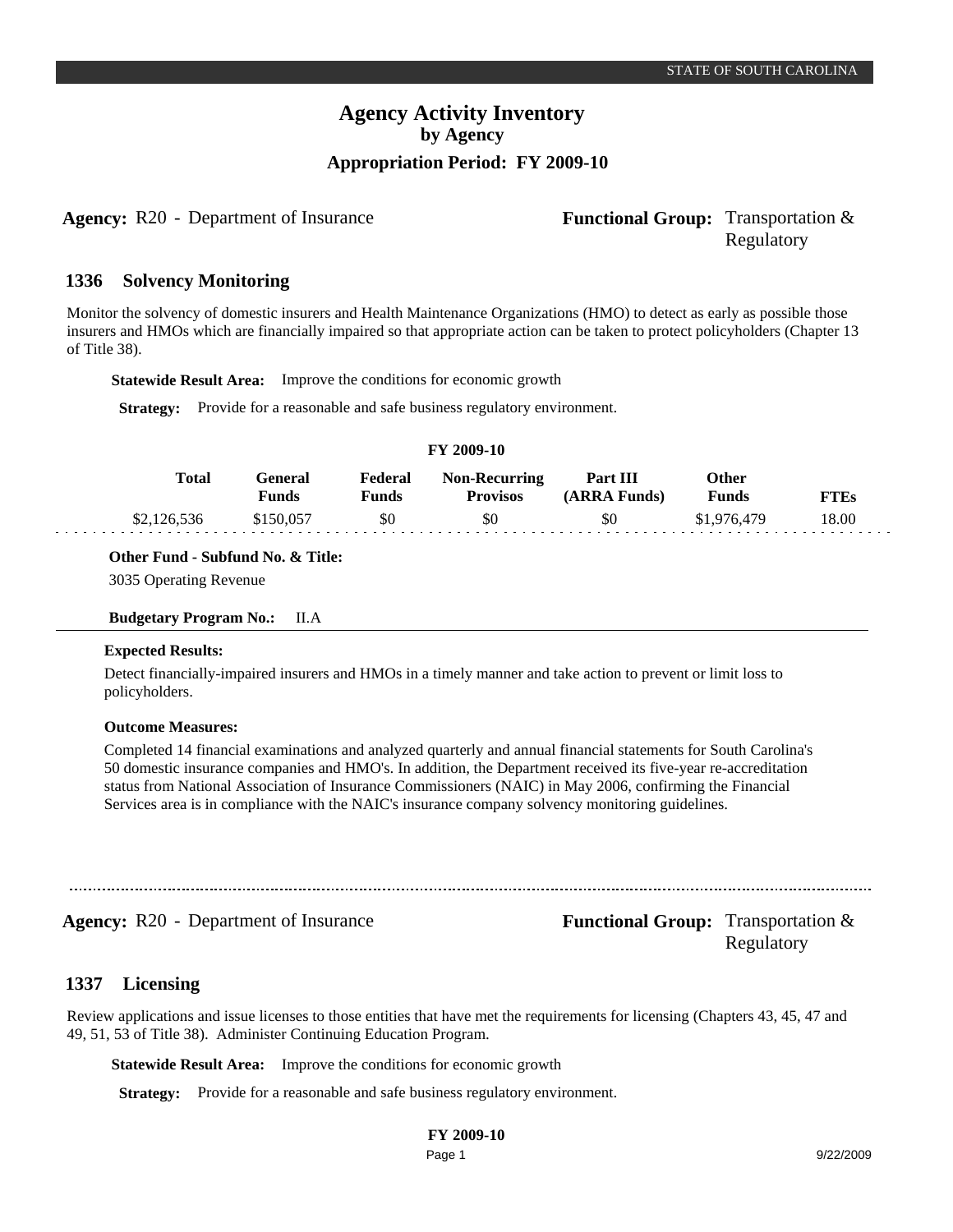## **Agency Activity Inventory by Agency**

### **Appropriation Period: FY 2009-10**

| <b>Total</b>                                                                                                                                 | <b>General</b><br><b>Funds</b> | Federal<br><b>Funds</b> | <b>Non-Recurring</b><br><b>Provisos</b>                                     | Part III<br>(ARRA Funds)                                                                                                                                                                                                               | Other<br><b>Funds</b>        | <b>FTEs</b> |
|----------------------------------------------------------------------------------------------------------------------------------------------|--------------------------------|-------------------------|-----------------------------------------------------------------------------|----------------------------------------------------------------------------------------------------------------------------------------------------------------------------------------------------------------------------------------|------------------------------|-------------|
| \$740,881                                                                                                                                    | \$97,035                       | \$0                     | \$0                                                                         | \$0                                                                                                                                                                                                                                    | \$643,846                    | 10.50       |
| Other Fund - Subfund No. & Title:<br>3035 Operating Revenue                                                                                  |                                |                         |                                                                             |                                                                                                                                                                                                                                        |                              |             |
| <b>Budgetary Program No.:</b>                                                                                                                | II.B                           |                         |                                                                             |                                                                                                                                                                                                                                        |                              |             |
| <b>Expected Results:</b>                                                                                                                     |                                |                         |                                                                             |                                                                                                                                                                                                                                        |                              |             |
| Accurately issue licenses in a timely manner.                                                                                                |                                |                         |                                                                             |                                                                                                                                                                                                                                        |                              |             |
| <b>Outcome Measures:</b>                                                                                                                     |                                |                         |                                                                             |                                                                                                                                                                                                                                        |                              |             |
|                                                                                                                                              |                                |                         | Life, Accident and Health: 0 Title, 2 Surety and 11 Eligible Surplus Lines. | statements and other pertinent information, the Financial Services area issued 41 licenses to insurance companies<br>seeking to write insurance in south Carolina. These licenses were for the following; 20 Property and Casualty: 8, |                              |             |
| <b>Agency:</b> R20 - Department of Insurance                                                                                                 |                                |                         |                                                                             | <b>Functional Group:</b> Transportation &                                                                                                                                                                                              | Regulatory                   |             |
| 1338<br><b>Taxation</b>                                                                                                                      |                                |                         |                                                                             |                                                                                                                                                                                                                                        |                              |             |
| Audit premium and broker tax returns and collect insurance taxes as prescribed by the insurance statutes (Chapters 7 and 45 of<br>Title 38). |                                |                         |                                                                             |                                                                                                                                                                                                                                        |                              |             |
| <b>Statewide Result Area:</b>                                                                                                                |                                |                         | Improve the conditions for economic growth                                  |                                                                                                                                                                                                                                        |                              |             |
| <b>Strategy:</b>                                                                                                                             |                                |                         | Provide for a reasonable and safe business regulatory environment.          |                                                                                                                                                                                                                                        |                              |             |
|                                                                                                                                              |                                |                         |                                                                             |                                                                                                                                                                                                                                        |                              |             |
| <b>Total</b>                                                                                                                                 |                                |                         | FY 2009-10                                                                  |                                                                                                                                                                                                                                        |                              |             |
|                                                                                                                                              | General<br><b>Funds</b>        | Federal<br><b>Funds</b> | <b>Non-Recurring</b><br><b>Provisos</b>                                     | Part III<br>(ARRA Funds)                                                                                                                                                                                                               | <b>Other</b><br><b>Funds</b> | <b>FTEs</b> |

**Other Fund - Subfund No. & Title:**

NA

### **Budgetary Program No.:** II.C

### **Expected Results:**

Accurately collect taxes as prescribed by the insurance statutes.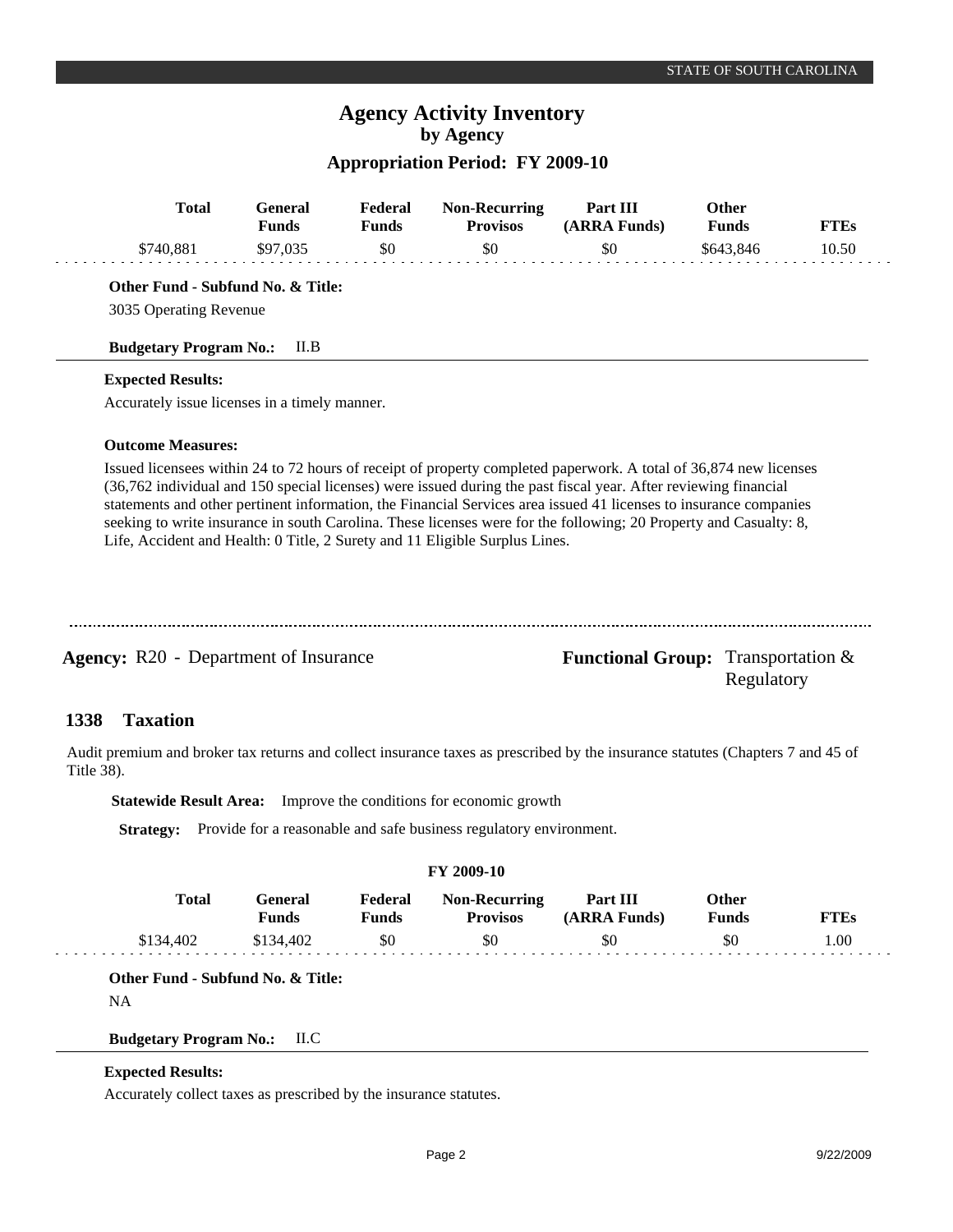**Outcome Measures:**

Collected insurer and broker premium taxes on a quarterly basis, which were deposited to the General Fund. Performed audits of returns and balanced taxes to the general ledger by June 30, 2009. During the year, the Department audited 1,602 licensed insurers and 171 captive insurers. In addition, 416 broker premium tax returns were reviewed and audited. After auditing returns, additional taxes of \$261,588 were collected. Total taxes and fees collected during the calendar year amounted to approximately \$181 million.

**Agency:** R20 - Department of Insurance **Functional Group:** Transportation & Regulatory

#### **Consumer Services 1339**

Assist consumers with insurance-related problems and provide public information on consumer insurance issues (38-13-70).

**Statewide Result Area:** Improve the conditions for economic growth

**Strategy:** Provide for a reasonable and safe business regulatory environment.

### **FY 2009-10**

| Total     | General<br>Funds | Federal<br>पmds | <b>Non-Recurring</b><br><b>Provisos</b> | Part III<br>(ARRA Funds) | Other<br>Funds | <b>FTEs</b> |
|-----------|------------------|-----------------|-----------------------------------------|--------------------------|----------------|-------------|
| \$216,704 | \$216,704        | \$0             | \$0                                     | \$0                      | \$0            | 10.50       |

**Other Fund - Subfund No. & Title:**

NA

**Budgetary Program No.:** II.D

### **Expected Results:**

Assist consumers in a timely manner and provide public information as funding is available.

### **Outcome Measures:**

Responded to and resolved consumer request relating to insurance issues to include unfair sales and advertising practices, underwriting and claims handling practices. Handled approximately 2,644 written complaints, 61,095 telephone complaints/inquiries and 151 walk-ins during the past fiscal year. Additionally, approximately 100 legislative/constituents requests for assistance were handled.

**Agency:** R20 - Department of Insurance **Functional Group:** Transportation &

Regulatory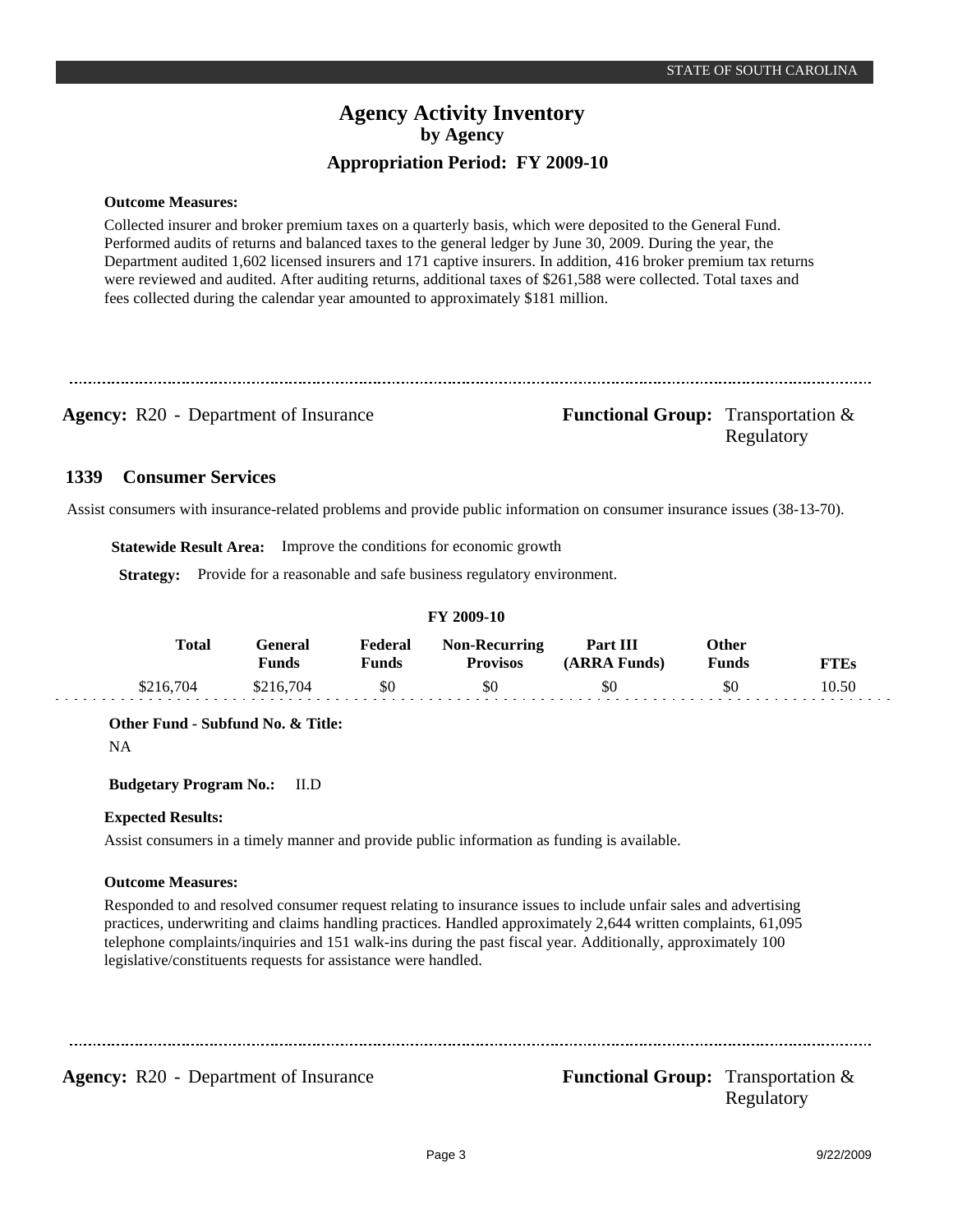#### **Form and Rate Review 1340**

Ensure that policy forms are in compliance with SC laws and regulations. Ensure that rates are not excessive, inadequate, or unfairly discriminatory (Chapters 55 through 73 of Title 38).

**Statewide Result Area:** Improve the conditions for economic growth

**Strategy:** Provide for a reasonable and safe business regulatory environment.

| FY 2009-10 |                         |                         |                                         |                          |                              |             |  |  |
|------------|-------------------------|-------------------------|-----------------------------------------|--------------------------|------------------------------|-------------|--|--|
| Total      | General<br><b>Funds</b> | Federal<br><b>Funds</b> | <b>Non-Recurring</b><br><b>Provisos</b> | Part III<br>(ARRA Funds) | <b>Other</b><br><b>Funds</b> | <b>FTEs</b> |  |  |
| \$673,673  | \$673,673               | \$0                     | \$0                                     | \$0                      | \$0                          | 12.50       |  |  |

#### **Other Fund - Subfund No. & Title:**

NA

#### **Budgetary Program No.:** II.E

#### **Expected Results:**

Insurers issue policies that are in compliance with SC laws and regulations. Timely approve or disapprove rate requests.

#### **Outcome Measures:**

Protected insurance consumers by ensuring that forms are in compliance with the laws and regulations of South Carolina and do not contain provisions that are unfair, deceptive, misleading or discriminatory. Approximately 10,917 rates and forms were processed during the fiscal year. Reviewed rates to ensure that they were reasonable, not excessive or inadequate, and not unfairly discriminatory.

**Agency:** R20 - Department of Insurance **Functional Group:** Transportation &

Regulatory

#### **Pass Through Funds 1341**

Administer uninsured motorists' fees and fines as required or allowed by statute (Chapter 10 of Title 56 and 38-77-151 through 155).

**Statewide Result Area:** Improve the conditions for economic growth

**Strategy:** Provide for a reasonable and safe business regulatory environment.

| <b>Total</b> | General<br>Funds | Federal<br>Funds | <b>Non-Recurring</b><br><b>Provisos</b> | Part III<br>(ARRA Funds) | Other<br>Funds | <b>FTEs</b> |
|--------------|------------------|------------------|-----------------------------------------|--------------------------|----------------|-------------|
| \$2,555,000  | \$0              | \$0              | \$0                                     | \$0                      | \$2,555,000    | 0.00        |

#### **FY 2009-10**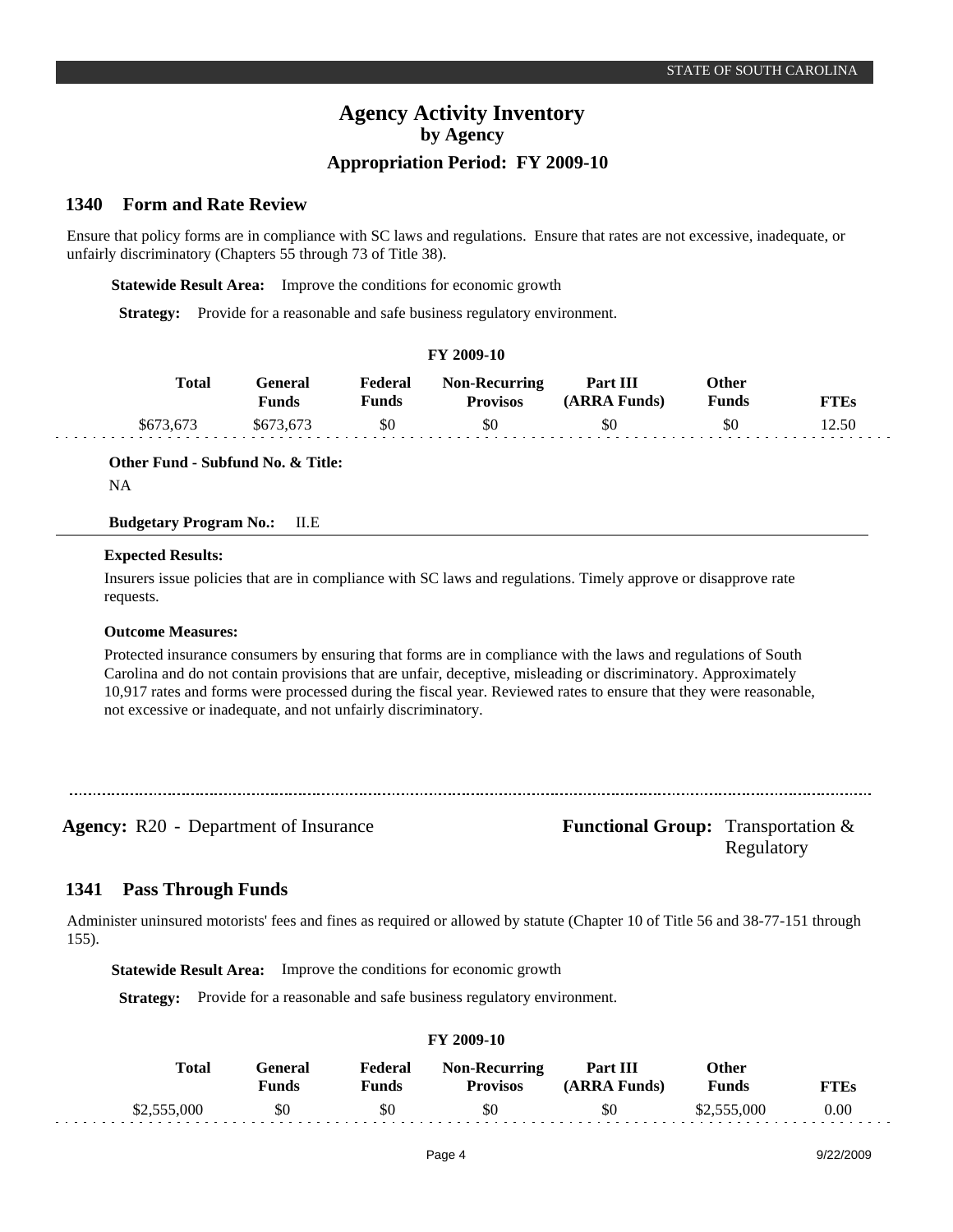## **Agency Activity Inventory by Agency**

### **Appropriation Period: FY 2009-10**

#### **Other Fund - Subfund No. & Title:**

3554 Recoupment Fund - \$200,000; 4327 Uninsured Motorists Fund - Administrative - \$200,000; 4553 Uninsured Motorists Fund - \$2,155,000

#### **Budgetary Program No.:** II.G

#### **Expected Results:**

Funds budgeted to pass through to the SC Reinsurance Facility to offset losses of the facility are \$200,000. Budgeted funds of \$2,155,000 are designated to be distributed to insurance companies to reduce uninsured motorists' premiums. Budgeted funds of \$200,000 are designated for certain activities to reduce the number of uninsured motorists.

### **Outcome Measures:**

Assessments against insurance companies to offset Reinsurance Facility losses have been reduced by distributions to the Facility. Distributions to the Reinsurance Facility were \$169,755 in FY 2009. Distributions to insurance companies to offset uninsured motorist's premiums were \$1,000,000 in FY 2009. Remaining expenditures were for administration of the Uninsured Motorist program.

**Agency:** R20 - Department of Insurance **Functional Group:** Transportation &

Regulatory

#### **Captive Formation 1342**

Facilitate the formation and regulation of captive insurance companies domiciled in SC (Chapter 90 of Title 38).

**Statewide Result Area:** Improve the conditions for economic growth

**Strategy:** Provide for a reasonable and safe business regulatory environment.

| Total       | General<br>Funds | Federal<br>Funds | <b>Non-Recurring</b><br><b>Provisos</b> | Part III<br>(ARRA Funds) | Other<br><b>Funds</b> | <b>FTEs</b> |
|-------------|------------------|------------------|-----------------------------------------|--------------------------|-----------------------|-------------|
| \$2,329,932 | \$82,643         | \$0              | \$0                                     | \$0                      | \$2,247,289           | 13.50       |

**FY 2009-10**

#### **Other Fund - Subfund No. & Title:**

36B5 Operating Revenue

#### **Budgetary Program No.:** II.H

#### **Expected Results:**

License captive insurance companies using guidelines established by statute. Through proper analysis, the Department reviews financial and other pertinent information submitted by captive insurers applying for license to ensure that each company will be able to meet financial responsibilities to its policyholders.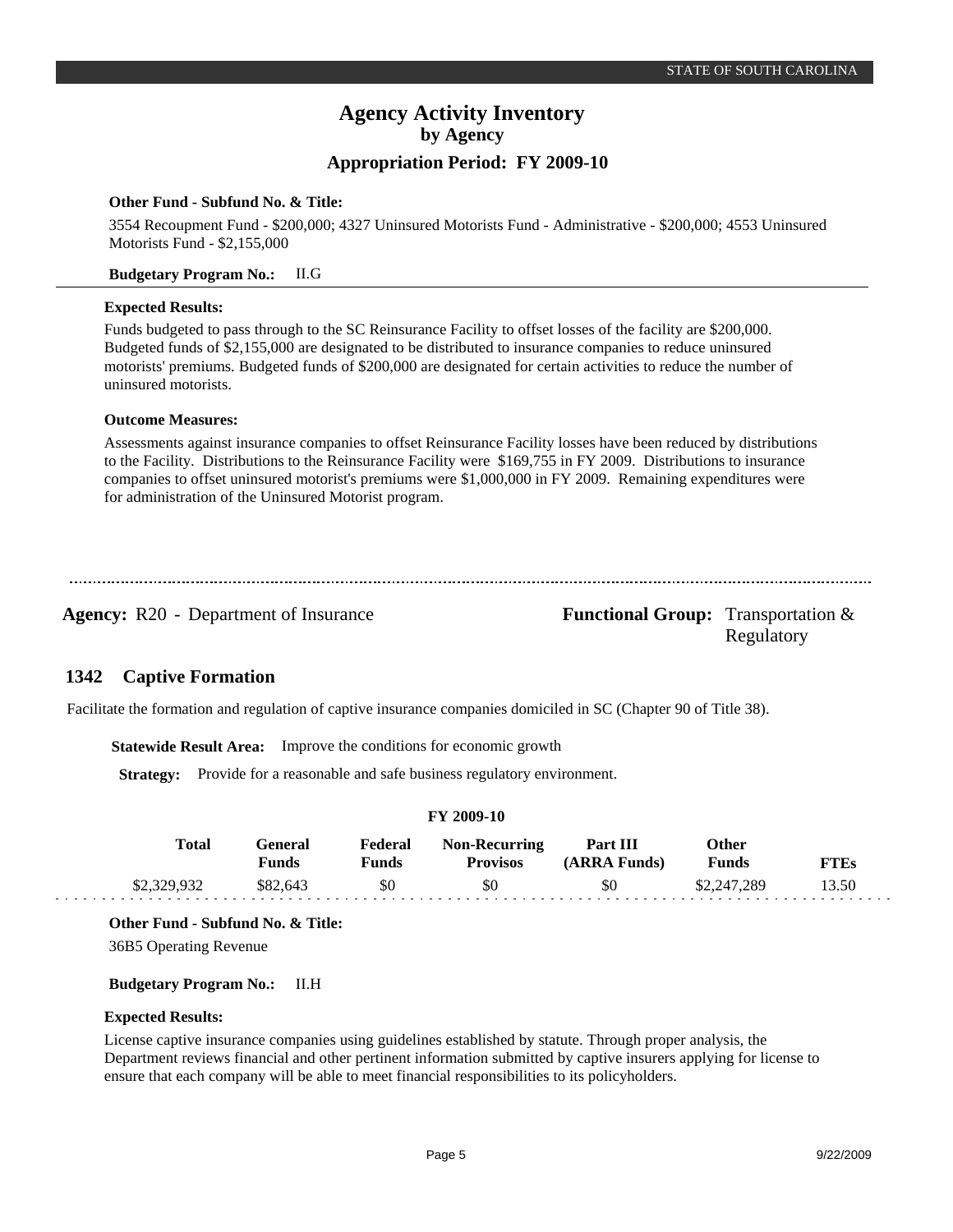#### **Outcome Measures:**

Since the passage of captive-enabling legislation in 2000, the Department has licensed 207 captive insurance companies. Eleven new captive licenses were issued during the last fiscal year and eleven financial examinations of captive insurance companies were completed. During the fiscal year ending June 30, 2009, the Department remitted \$3,614,548 in premium taxes to the General Fund. Economic benefit to the State from captive activities for the fiscal year was approximately \$19,000,000. In addition, quarterly and annual financial statement analysis was performed on all domestic risk retention groups licensed as captive insurance companies.

**Agency:** R20 - Department of Insurance **Functional Group:** Transportation & Regulatory

#### **Executive Services 1344**

Provide information and assistance to, and coordinate activities with, the public, government entities, and other outside parties. Administer grants. Perform special projects. (38-1-20(16). Manage the day-to-day operations of the agency.

**Statewide Result Area:** Improve the conditions for economic growth

**Strategy:** Provide for a reasonable and safe business regulatory environment.

#### **FY 2009-10**

| Total     | General<br>Funds | Federal<br>Funds | <b>Non-Recurring</b><br><b>Provisos</b> | <b>Part III</b><br>(ARRA Funds) | Other<br><b>Funds</b> | <b>FTEs</b> |
|-----------|------------------|------------------|-----------------------------------------|---------------------------------|-----------------------|-------------|
| \$170.911 | \$170.911        | \$0              | \$0                                     | \$0                             |                       | 4.00        |

**Other Fund - Subfund No. & Title:**

NA

#### **Budgetary Program No.:** I.

#### **Expected Results:**

Provide requested information and assistance in a timely manner. Administer grant programs in accordance with applicable law and regulations. Maintain efficient coordination of activities with other agencies and outside parties.

#### **Outcome Measures:**

Effectively and efficiently managed the day-to-day operations of the agency; provided assistance to legislators and their constituents; successfully managed grants received by the agency; managed SC Safe Home Grant Program, facilitated all NAIC projects, meetings, and conferences; and handled all media contacts within properly established timeframes.

**Agency:** R20 - Department of Insurance **Functional Group:** Transportation &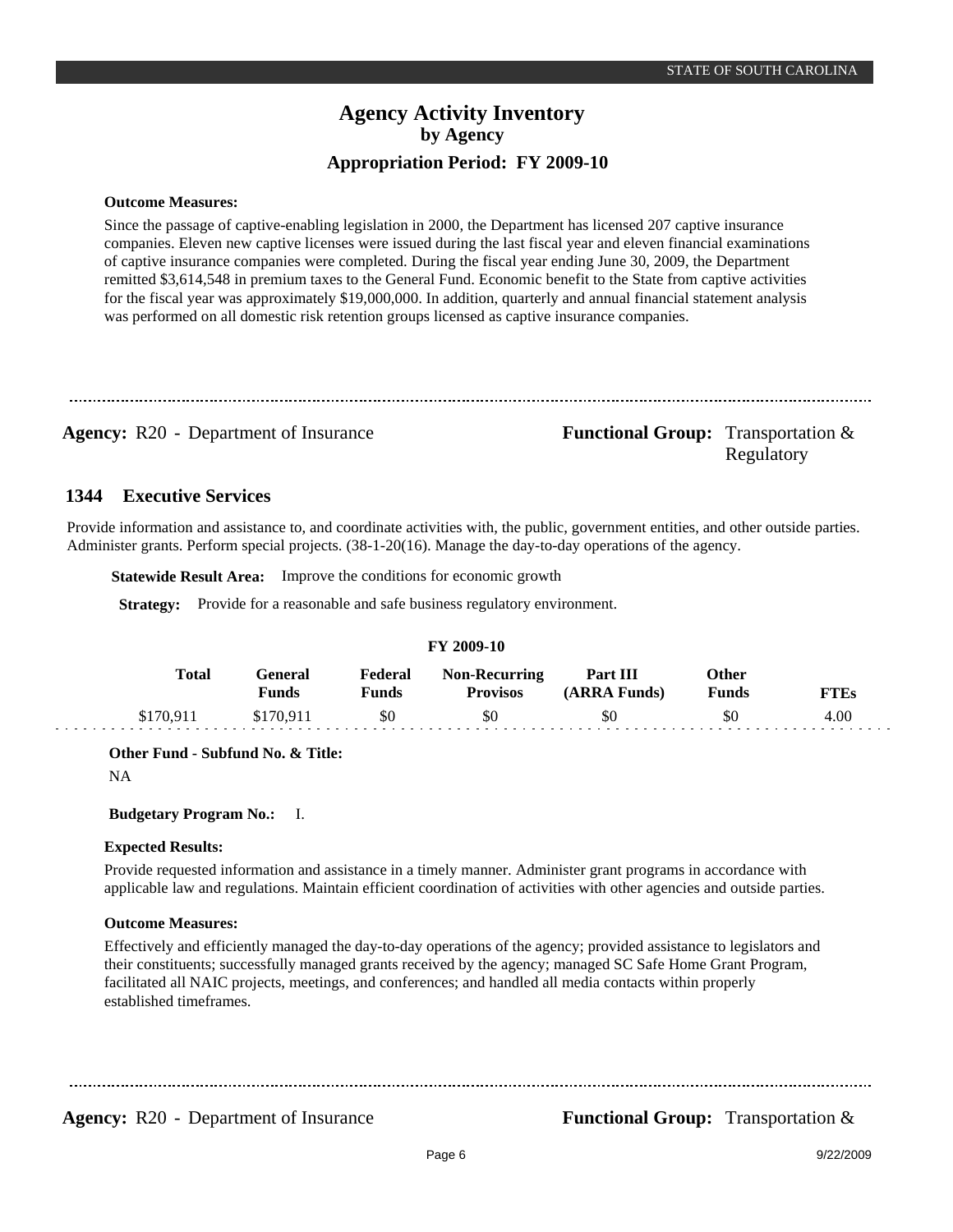Regulatory

#### **Legal and Investigations 1345**

Initiate enforcement or administrative disciplinary action against entities charged with violating insurance laws. Draft legal documents and legislation. Provide advice and counsel internally with regard to insurance laws. (38-13-70, 38-25-520)

**Statewide Result Area:** Improve the conditions for economic growth

**Strategy:** Provide for a reasonable and safe business regulatory environment.

| 1 1 2002-10 |           |                  |                         |                                         |                          |                       |      |
|-------------|-----------|------------------|-------------------------|-----------------------------------------|--------------------------|-----------------------|------|
|             | Total     | General<br>Funds | Federal<br><b>Funds</b> | <b>Non-Recurring</b><br><b>Provisos</b> | Part III<br>(ARRA Funds) | Other<br><b>Funds</b> | FTEs |
|             | \$384,549 | \$384.549        | \$0                     | \$0                                     | \$0                      | \$0                   | 9.00 |

**FY 2009-10**

**Other Fund - Subfund No. & Title:**

NA

#### **Budgetary Program No.:** I.

#### **Expected Results:**

Accept service of process, respond to FOIA requests, provide formal interpretation of SC insurance law, investigation of violations of SC law, impose administrative disciplinary action where necessary, and represent the agency in various state and federal proceedings.

#### **Outcome Measures:**

The legal division received 3,280 summons and complaints in civil actions to be served on insurers transacting business in SC, responded to 95 FOIA requests for interpretation of SC insurance law, closed 288 investigation files resulting in \$24,250 in administrative fines for the general fund and represented the agency in 3 cases brought before the Administrative Law Judge during the last fiscal year.

**Agency:** R20 - Department of Insurance **Functional Group:** Transportation & Regulatory

#### **Administration 1346**

Develop and maintain state administrative and accounting policies for payroll, travel, human resources, accounting, and reporting. Policies incorporate federal and state regulations, as well as national accounting standards. Also, maintain an efficient and customer-friendly central file operation. The fiscal unit also monitors financial data for compliance with policies.

**Statewide Result Area:** Improve the conditions for economic growth

**Strategy:** Administration

#### **FY 2009-10**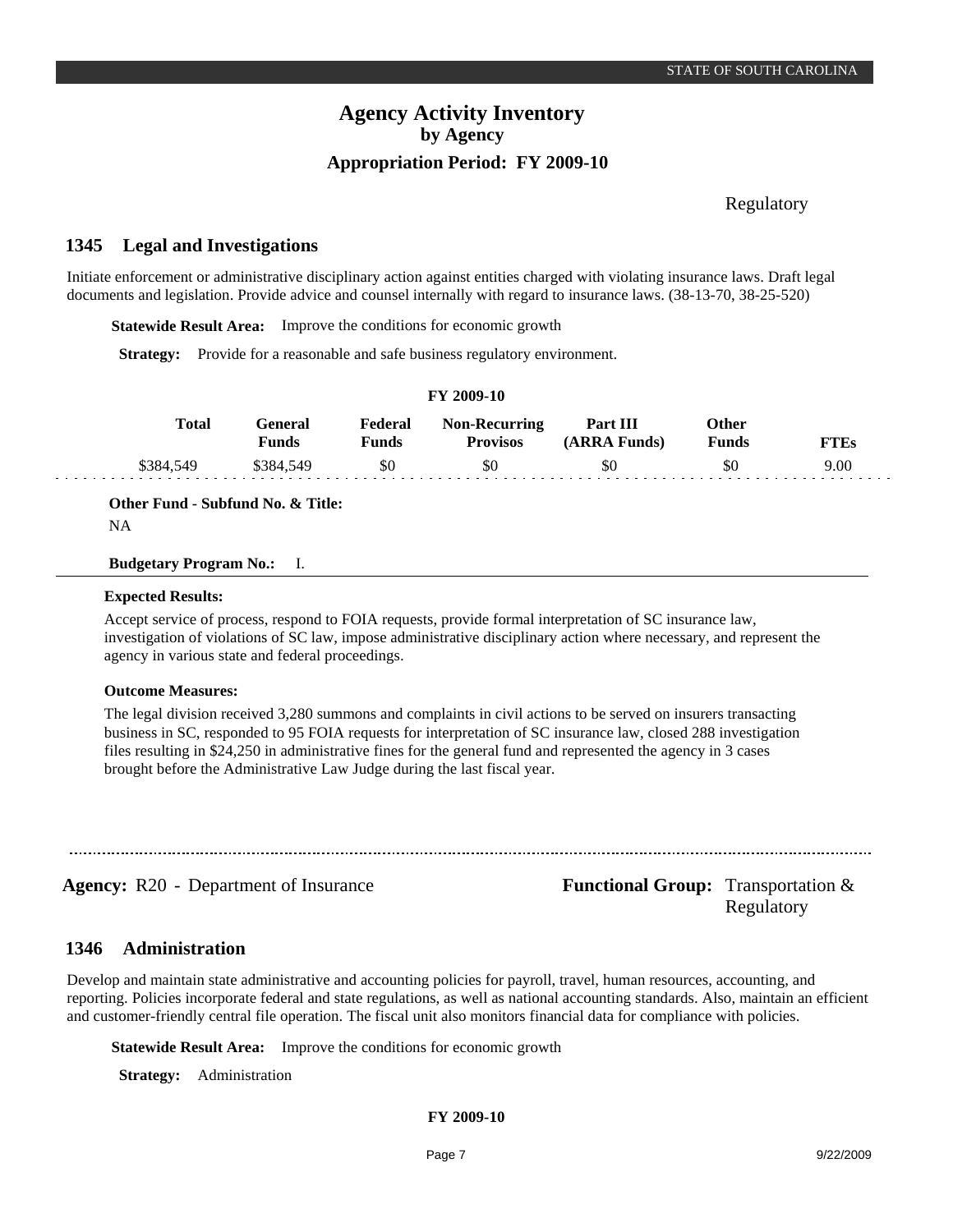## **Agency Activity Inventory by Agency**

### **Appropriation Period: FY 2009-10**

| <b>Total</b>                                                                                                                                                                                                                                                                                                           | General<br><b>Funds</b> | Federal<br><b>Funds</b> | <b>Non-Recurring</b><br><b>Provisos</b>                                  | Part III<br>(ARRA Funds)                                                                                                                                                                                                                                                                                                                           | Other<br><b>Funds</b> | <b>FTEs</b> |
|------------------------------------------------------------------------------------------------------------------------------------------------------------------------------------------------------------------------------------------------------------------------------------------------------------------------|-------------------------|-------------------------|--------------------------------------------------------------------------|----------------------------------------------------------------------------------------------------------------------------------------------------------------------------------------------------------------------------------------------------------------------------------------------------------------------------------------------------|-----------------------|-------------|
| \$751,325                                                                                                                                                                                                                                                                                                              | \$694,325               | \$0                     | \$0                                                                      | \$0                                                                                                                                                                                                                                                                                                                                                | \$57,000              | 16.25       |
| Other Fund - Subfund No. & Title:                                                                                                                                                                                                                                                                                      |                         |                         |                                                                          |                                                                                                                                                                                                                                                                                                                                                    |                       |             |
| 3035 Operating Revenue                                                                                                                                                                                                                                                                                                 |                         |                         |                                                                          |                                                                                                                                                                                                                                                                                                                                                    |                       |             |
| <b>Budgetary Program No.:</b>                                                                                                                                                                                                                                                                                          | Ι.                      |                         |                                                                          |                                                                                                                                                                                                                                                                                                                                                    |                       |             |
| <b>Expected Results:</b>                                                                                                                                                                                                                                                                                               |                         |                         |                                                                          |                                                                                                                                                                                                                                                                                                                                                    |                       |             |
| improve decision-making and operational effectiveness.                                                                                                                                                                                                                                                                 |                         |                         |                                                                          | Maximize the value of the state's investments in financial and administrative systems. Streamline business processes<br>to make it easier for state employees to perform their jobs. Provide easy, timely access to valuable information to                                                                                                        |                       |             |
| <b>Outcome Measures:</b>                                                                                                                                                                                                                                                                                               |                         |                         |                                                                          |                                                                                                                                                                                                                                                                                                                                                    |                       |             |
| and assessments.                                                                                                                                                                                                                                                                                                       |                         |                         |                                                                          | Provided administrative services in support of the agency's mission in a professional, qualitative and responsive<br>manner which emphasized efficiency and cost-effectiveness. Manages salaries and benefits for 98 FTEs. Also,<br>maintained agency-wide computer system. Account for the collection of over \$190,000,000 in taxes, fees, fines |                       |             |
| <b>Agency:</b> R20 - Department of Insurance                                                                                                                                                                                                                                                                           |                         |                         |                                                                          | <b>Functional Group:</b> Transportation &                                                                                                                                                                                                                                                                                                          | Regulatory            |             |
| 1931<br><b>Loss Mitigation</b>                                                                                                                                                                                                                                                                                         |                         |                         |                                                                          |                                                                                                                                                                                                                                                                                                                                                    |                       |             |
| H.3820 established the South Carolina Hurricane Damage Mitigation Program which provides financial incentives to encourage<br>residential property owners to retrofit their properties, making them less vulnerable to hurricane damage and helping reduce the<br>cost of residential property and casualty insurance. |                         |                         |                                                                          |                                                                                                                                                                                                                                                                                                                                                    |                       |             |
|                                                                                                                                                                                                                                                                                                                        |                         |                         | <b>Statewide Result Area:</b> Improve the conditions for economic growth |                                                                                                                                                                                                                                                                                                                                                    |                       |             |
| <b>Strategy:</b>                                                                                                                                                                                                                                                                                                       | Administration          |                         |                                                                          |                                                                                                                                                                                                                                                                                                                                                    |                       |             |
|                                                                                                                                                                                                                                                                                                                        |                         |                         | FY 2009-10                                                               |                                                                                                                                                                                                                                                                                                                                                    |                       |             |
| Total                                                                                                                                                                                                                                                                                                                  | General                 | Federal                 | Non-Recurring                                                            | Part III                                                                                                                                                                                                                                                                                                                                           | <b>Other</b>          |             |

| <b>Total</b> | General | Federal  | <b>Non-Recurring</b> | Part III     | <b>Other</b> |  |
|--------------|---------|----------|----------------------|--------------|--------------|--|
|              | Funds   | $F$ unds | <b>Provisos</b>      | (ARRA Funds) | Funds        |  |
| \$2.260.151  |         |          | \$0                  | \$0          | \$2.260151   |  |

### **Other Fund - Subfund No. & Title:**

3457 Hurricane Damage Mitigation Grant Program

### **Budgetary Program No.:** II.F

### **Expected Results:**

 $\sim$ 

Reduce the state's insurance potential maximum loss by providing grants to better protect homes against hurricane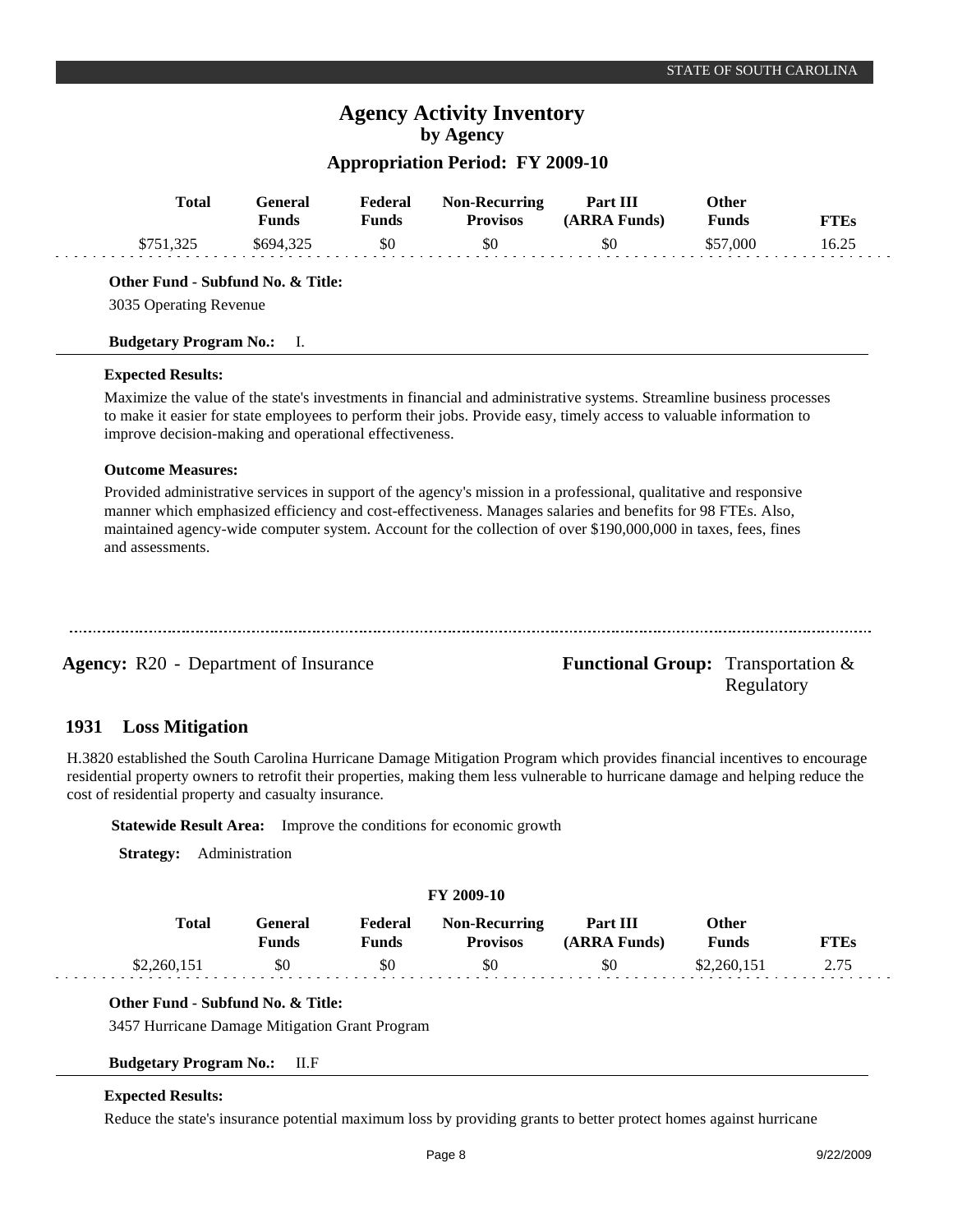damage.

### **Outcome Measures:**

Provided matching grants of up to \$5,000 to assist individuals in making their homes as hurricane-resistant as possible. The Department partnered with local and statewide businesses and not-for-profit agencies to provide information and mitigation methods to help South Carolinians learn ways to make their homes more hurricaneresistant. During the fiscal year ended June 30, 2009, the Hurricane Mitigation program made 247 grant awards resulting in 447 payments totaling \$2,016,791.

### **Agency:** R20 - Department of Insurance **Functional Group:** Transportation &

Regulatory

#### **4.04% Mid-Year Reduction 9998**

4.04% Mid-Year Reduction

**Statewide Result Area:** Improve the conditions for economic growth

**Strategy:** FY 2009-10 4.04% Mid-Year Reduction

#### **FY 2009-10**

| <b>Total</b> | General<br>प <sub>unds</sub> | Federal<br>$\nabla$ unds | <b>Non-Recurring</b><br><b>Provisos</b> | Part III<br>(ARRA Funds) | Other<br>Funds | <b>FTEs</b> |
|--------------|------------------------------|--------------------------|-----------------------------------------|--------------------------|----------------|-------------|
| (\$105,143)  | $\$105,143)$                 | \$0                      | -\$0                                    | \$0                      |                | 0.00        |

**Other Fund - Subfund No. & Title:**

NA

**Budgetary Program No.:** NA

**Expected Results:** NA

**Outcome Measures:** NA